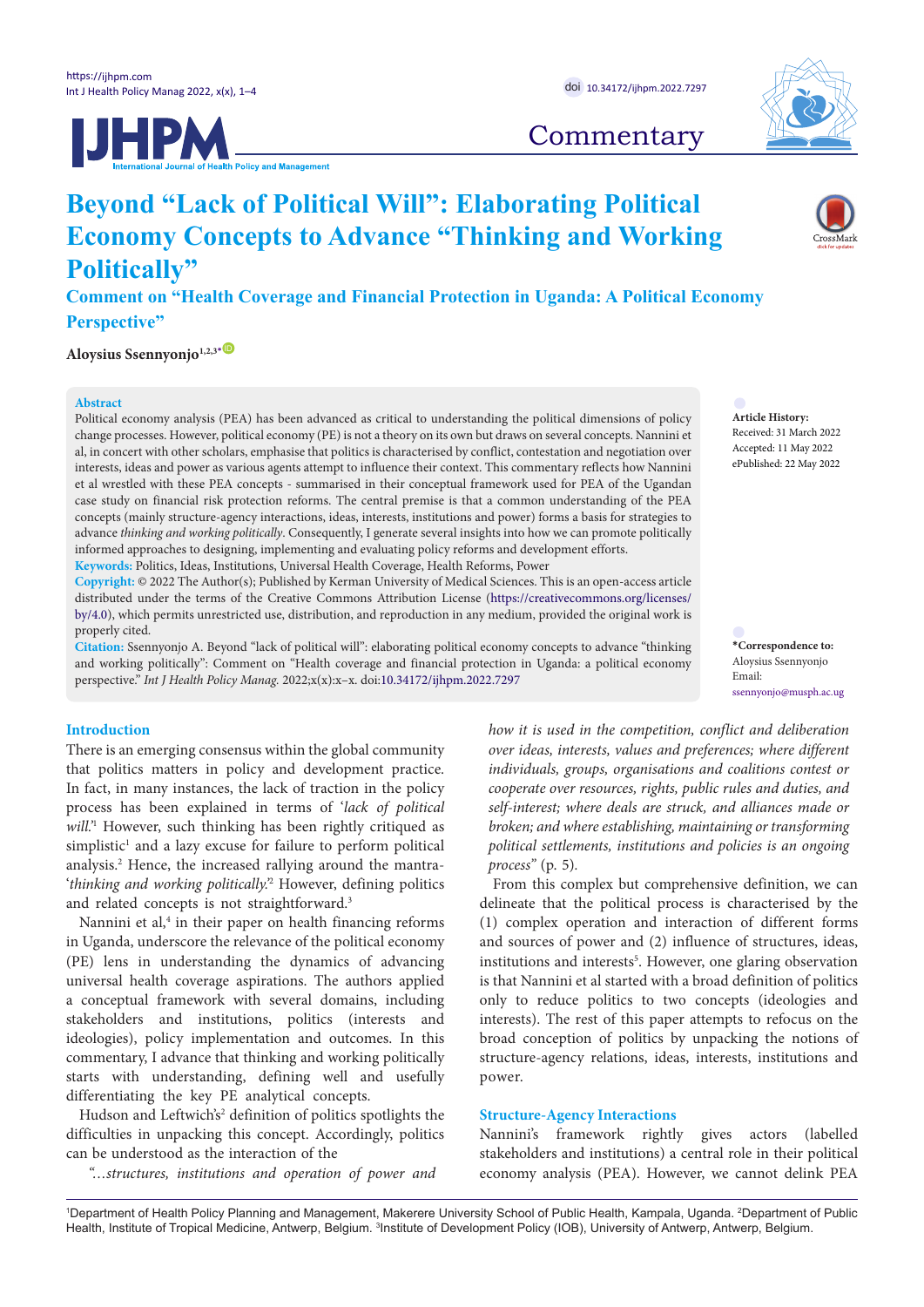from the *'structure-agency'* debates in social sciences that question the extent to which the observed outcomes (eg, change in behaviour, policies and actions) result from the context or actions of strategic actors.<sup>2,6</sup> PEA explores the dynamic interaction between context and conduct. Nannini and colleagues<sup>4</sup> demonstrated the actors and their respective influence through various actions in good detail. For example, they indicate how political actors supported user fees abolition in Uganda during an election cycle. At the same time, they highlighted how some actors (eg, employers) have actively opposed the introduction of the National Health Insurance Scheme (NHIS) in Uganda. Arguably, one of the most exciting parts is the "Politics for Health Financing" section, where these interactions between actors and the environment were analysed. They demonstrated how the PEA framework can help illuminate how agents (individuals, groups or organisations) act, considering the constraints and opportunities deriving from their local and broader conditions. To reinforce this logic, the following assertions grounded in social science theory are vital.<sup>2</sup> First, the structure does not determine but shapes behaviours. Second, whereas agents work politically (make strategic decisions) to pursue their ideas and interests, they do so in a space of limited possibilities. Put simply, the structure is the medium for agency. Without structures, agents cannot act, and without agents, structures cease to exist.<sup>2</sup> Understanding the bidirectional interaction between structure and agency is a precondition to working politically.

# **Ideas, Interests and Institutions**

Structures are material and social, constructed from shared *ideas*. 2 Agents have to interpret the opportunities and risks facing them, often in a situation of uncertainty. Exploring agents' beliefs, values, and other cognitive filters is central to understanding how they act. Yet, ideational analysis tends to miss in many PEAs.<sup>7</sup> Therefore, one strength of the Nannini et al is the consideration of ideational factors as major explanatory variables in PEA. For example, the authors revealed that health financing reforms in Uganda were contingent on the ideologies of actors about free healthcare and the neoliberal logic of market supremacy promoted by the global players like the World Bank.<sup>4</sup> However, the paper falls short of elaborating on the concept of ideas and how they shape(d) action. This could be due to space issues, but it is prudent to reflect more on this matter.

To support ideational analysis in PEA, understanding how ideas are defined or classified is intuitive. For instance, Hudson and Leftwich<sup>2</sup> categorised ideas into (a) universally and collectively held beliefs such as religion that shape the social world or (b) normatively held views of what is right and wrong, including ideas of how the world does or should work. Relatedly, Beland <sup>8</sup> described three types of ideational processes; (a) ideas as the interpretation of the issues and policy problems, (b) ideas as assumptions that guide the selection of alternative policy solutions and (c) ideas as "framings" to justify policy direction and reason for the change. In other words, ideas shape how policy problems and solutions are understood.

Another PEA concept explored by Nannini et al is *interests*. Interests are often presented in relation to ideational analysis.3 Nannini and colleagues' arguments tend to follow conventional views that interests generate ideas to legitimate and justify them.<sup>2</sup> However, we need to recognise counterarguments that agents use ideas and interpretations to construct their interests.8 Thus, ideas help develop and frame interests for or against policy choices. Interests are real but not objective. They are rather subjective and emerge from complex and conditional assessment of possibilities of success under prevailing context based on reflective and strategic reasoning.<sup>2</sup> One major strength of Nannini et al is a thick description of how different actors reacted differently to the same context. Consequently, we can infer how they interpreted and weighed up their opportunities and constraints. However, such analysis could be enriched by exploring the evolutions of actors' interests as these are not static over time.

Relatedly, Nannini et al also demonstrate that the focus on interests in the policy process needs to transcend policy adoption of policy goals toward implementation (domain c). I make a subtle but essential observation. Whereas actors might agree on the ultimate policy goal (ie, financial risk protection), the interest in specific tools (eg, free healthcare or NHIS) is variable, contingent and contentious. Policy scholars argue that policy change gets down to the choice of instruments.<sup>10</sup> Unsurprisingly, the interests in the goals pursued through NHIS were trumped by perceptions of political risks and threats to the political interests of influential policymakers. Working politically warrants remembering that agents perceive and respond differently to incentives inherent in the focal policy. They "don't bend like reeds in the wind."2 Hence, understanding the variability and volatility of actors' interests can help explain why there is little support for specific instruments (NHIS) despite evidence of the agreement on the overall policy aspirations (financial risk protection).

Similar to ideas and interests, *"institutions"* are central to PEA. However, Nannini et al conflate institutions and organisations as actors. This approach is strongly critiqued by institutionalists such as Scott,<sup>11</sup> who argue that these are very distinct concepts. Institutions are the formal or informal rules of the game that constrain or facilitate human action.<sup>1</sup> As part of the structural configurations, institutions require "*institutional work*" to be established and maintained.3,12 Without political work, they degenerate. Institutional arrangements are modified or maintained through processes of power and political work. Therefore, those applying PEA must pay attention to "processes and activities that produce, reproduce, change institutions and the resources that sustain them"<sup>11</sup> (p. 57).

It is further essential to underscore that institutions are social facts. So, ideas about the institutions are as important as the institutions themselves. Moreover, ideas and institutions interact in complex and dynamic ways to shape the behaviour and decisions of policy actors.<sup>2</sup> One political dimension of institutions is that they are not neutral. They disadvantage some actors while creating advantages for others. Following Hudson and Leftwich,<sup>2</sup> I underscore two critical considerations when deploying PEA. First, identifying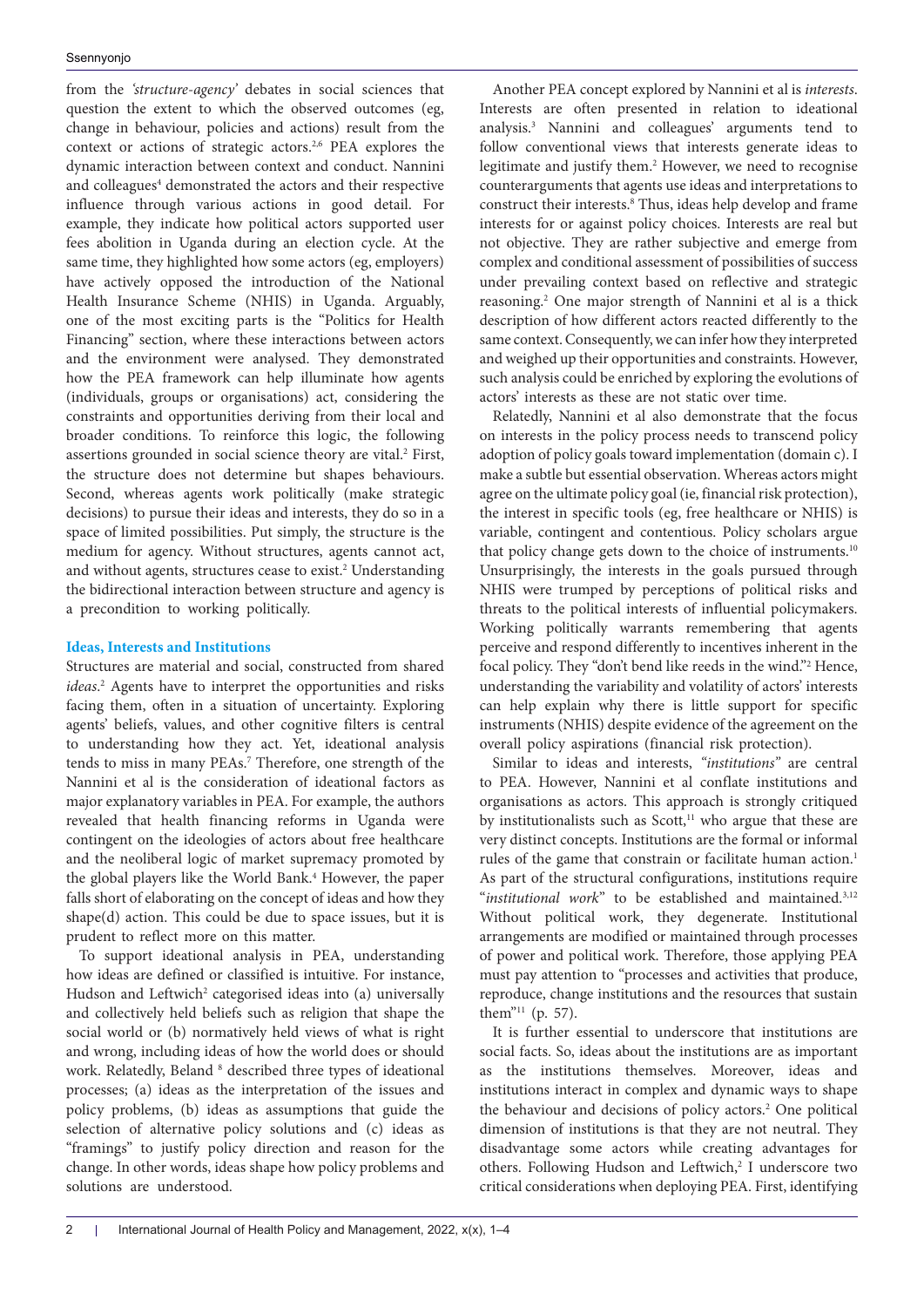and describing the existing institutional context of the focal policy. Second, interrogating how the institutions shape what actors can and cannot do and how they provide resources for agents to act and shape change dynamics and context.

## **Centrality of Power**

One significant limitation in Nannini and colleagues' paper is the failure to explicitly examine the notions of *power*, yet, power is the *sine qua non* in political action and analysis.<sup>13</sup> As the preceding paragraphs indicate, power emanates from different sources, such as ideas. Power is the "channel and mechanism through which structures 'do' structuring"<sup>2</sup> (p. 77). Power and its distribution, forms and expression- is the force through which other actors' ideas, beliefs and interests are influenced and the political context in which agents act is shaped.<sup>2</sup> In brief, how power is conceptualised and related to other concepts in PEA needs further interrogation.

One of the commonest political actions is strategic framing to influence how other agents interpret their realities and how they should or could act in them.<sup>1</sup> This observation is linked to the notion of ideational power - "the capacity of actors (whether individual or collective) to influence other actors' normative and cognitive beliefs through applying ideational elements"9 (p. 322). Examining the various sources and mechanisms of ideational power is vital to advancing thinking and working politically. Yet, the authors do not pursue this angle profoundly. I propose that the typology by Carstensen and Schmidt<sup>9</sup> could be instructive in exploring ideational power ( see [Box 1](#page-2-0) below).

Power is embedded in, framed and shaped by institutions and agents in a bi-directional interplay leading to "institutional politics" of a reform situation.<sup>14</sup> To extend these insights, Lawrence proposes three dimensions of institutional politics,14 namely (a) institutional control, (b) institutional agency, and (c) institutional resistance. Institutional control refers to the effect of institutions on the beliefs, actions and behaviours of individual or collective actors. This is related to the notion of institutional power and "power in ideas" discussed above. Here power is often subtle but demonstrated by actors' compliance with rules and norms.<sup>14</sup> Institutional agency refers to the observable work of actors to create, modify or disrupt institutions.

In contrast, institutional resistance relates to the attempts of actors to resist both institutional agency and control. According to the above conception, power can be categorised into structural or agential forms that underpin institutional control and institutional agency or resistance<sup>2</sup>. In line with the structure-agency discussion above, the power of agents draws on institutional and structural power. Structural power is embedded and expressed in institutions and can be considered systemic. In contrast, agential power is episodic and characterised by actors' discrete expression of strategic actions.12,14

Nannini et al<sup>4</sup> affirm coalition formation as political actions to amplify agential power and effectively wrestle with entrenched interests and power relationships. Their paper also spotlights manifestations of structural power embedded in bureaucratic government systems. Health financing

#### <span id="page-2-0"></span>**Box 1.** Typology of Ideational Power

*Power through ideas*: Capacity of actors to persuade other actors to accept and adopt their views of what to think and do through the use of ideational elements.

*Power over ideas*: Capacity of actors to control and dominate the meaning of ideas. Manifests as (a) actors with the power imposing their ideas; (b) powerless actors seeking to compel other actors to conform with their ideas or norms; (c) actors having the capacity to resist even considering alternative ideas.

*Power in ideas*: Focuses on background ideational processes – constituted by systems of knowledge, discursive practices and institutional setups such as epistemic communities – that in important ways affect which ideas enjoy authority at the expense of others

Source: Carstensen and Schmidt 2016.9

reforms were presented to occur within a web of existing practices and rules leading to path-dependence. For instance, public financial management systems act as institutional arrangements shaping how health financing reforms like the NHIS take place.15 In addition, the "free healthcare" policy was perceived as inconsistent with the introduction of premiums under NHIS- counteracting policy adoption.<sup>4</sup>

In conclusion, this paper raises key considerations to practically change the 'rules of the game' of how PEA is deployed as both a practical and theoretical tool. First, disaggregating while carefully linking the PEA concepts increases their viability as analytical tools for researchers and policymakers to think and work politically. Second, the judicious application of PEA during different phases of policy development is valuable. Practical support is required to tactically deploy PEA prospectively to anticipate and guide the political dynamics in development practice. Finally, more reflections on the practical and methodological considerations in PEA (such as the benefits and limitations of conducting PEA as 'outsiders' with no local co-authors as in Nannini et al) are recommended.

#### **Ethical issues**

Not applicable.

#### **Competing interests**

Author declares that he has no competing interests.

#### **Authors' contributions**

AS is the single author of the paper.

#### **Disclaimer**

The views expressed in this article are for the author and not the position of the institutions of affiliation.

#### **References**

- 1. Reich MR. The politics of reforming health policies. *Promot Educ*. 2002; 9(4):138-142. doi[:10.1177/175797590200900401](https://doi.org/10.1177/175797590200900401)
- 2. Hudson D, Leftwich A. *From Political Economy to Political Analysis*. Birmingham: Developmental Leadership Program; 2014.
- 3. Hudson D, Marquette H. *Mind the Gaps: What's Missing in Political Economy Analysis and Why it Matters*. OECD; 2015.
- 4. Nannini M, Biggeri M, Putoto G. Health coverage and financial protection in Uganda: a political economy perspective. *Int J Health Policy Manag*. 2021. doi:[10.34172/ijhpm.2021.116](https://doi.org/10.34172/ijhpm.2021.116)
- 5. Fox AM, Reich MR. The politics of universal health coverage in low- and middle-income countries: a framework for evaluation and action. *J Health Polit Policy Law*. 2015;40(5):1023-1060. doi[:10.1215/03616878-3161198](https://doi.org/10.1215/03616878-3161198)